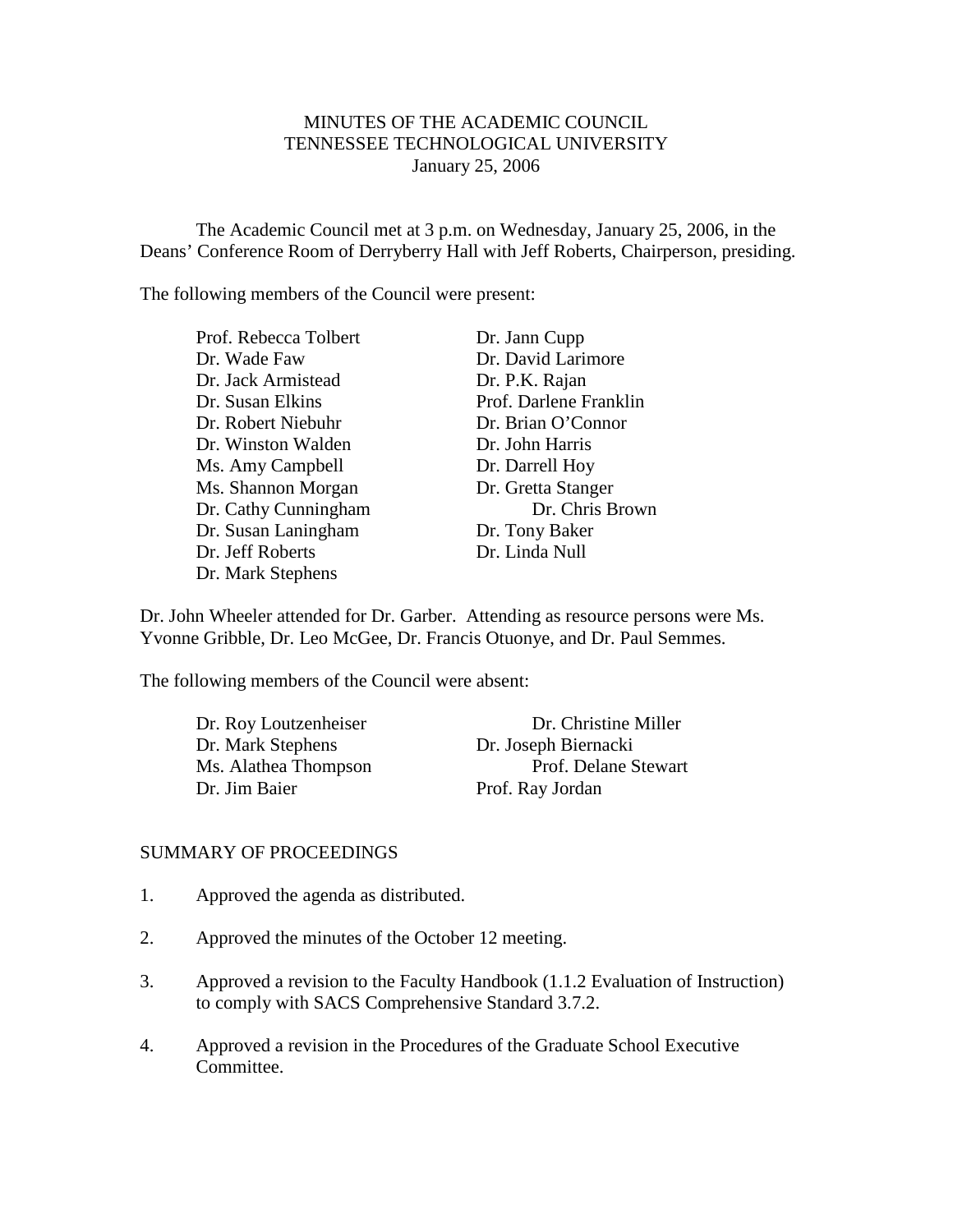- 5. Received an update on revising the Academic Misconduct Policy.
- 6. Approved a proposal to require Sexual Harassment Awareness Training in UNIV 1020 or its equivalent course.

### PROCEEDINGS

#### Approval of the Agenda

Professor Tolbert MOVED approval of the agenda, and Professor Franklin SECONDED the motion. The agenda was APPROVED as distributed.

### Approval of the Minutes of the October 12 Meeting

Dr. Faw MOVED approval of the minutes of the October 12 meeting, and Dr. Stanger SECONDED the motion. The minutes were APPROVED as posted on the web.

### SACS Compliance – Revision in the Evaluation of Part-Time Faculty

Dr. McGee announced that everyone needs to be available for the SACS visiting seven-member team site visit, April 11-13. In response to concerns raised by SACS, he presented a proposed revision to Section 1.1.2, Evaluation of Instruction, in the *Faculty Handbook.* Dr. McGee read SACS Standard 3.7.2 which requires that all persons with instructional duties be evaluated. To comply with this Standard, in addition to publishing our policies for evaluating full-time faculty, we must publish evaluation policies and practices for part-time faculty and graduate teaching assistants.

Dr. Larimore MOVED approval of the proposed change in Section 1.1.2 of the *Faculty Handbook*, and Professor Franklin SECONDED the motion. It was clarified that the evaluation is the IDEA student evaluation that is done by students. Considerable discussion ensued regarding the availability of the results of IDEA evaluations because it takes several weeks or months to get the results back and the part-time instructors may not be on campus. The motion to approve the proposed changes CARRIED by a unanimous vote. Dr. Barker asked for editorial changes to make the definitions of faculty consistent, and Dr. Roberts said that this would be done. Section 1.1.2 in the *Faculty Handbook* as revised and with editorial changes now reads:

Tenure-track, full-time temporary, and part-time faculty, as well as teaching assistants with grading responsibility for courses, will have all their courses evaluated every semester (summer courses excluded). The results of these evaluations will be reviewed at least once per year in connection with personnel actions by the chairperson and, in cases of tenure-track faculty, by the dean or director. This review will be based on the available results of IDEA surveys and other evaluation tools appropriate to the discipline. The results of course evaluation and of their review by administrators will be made available to the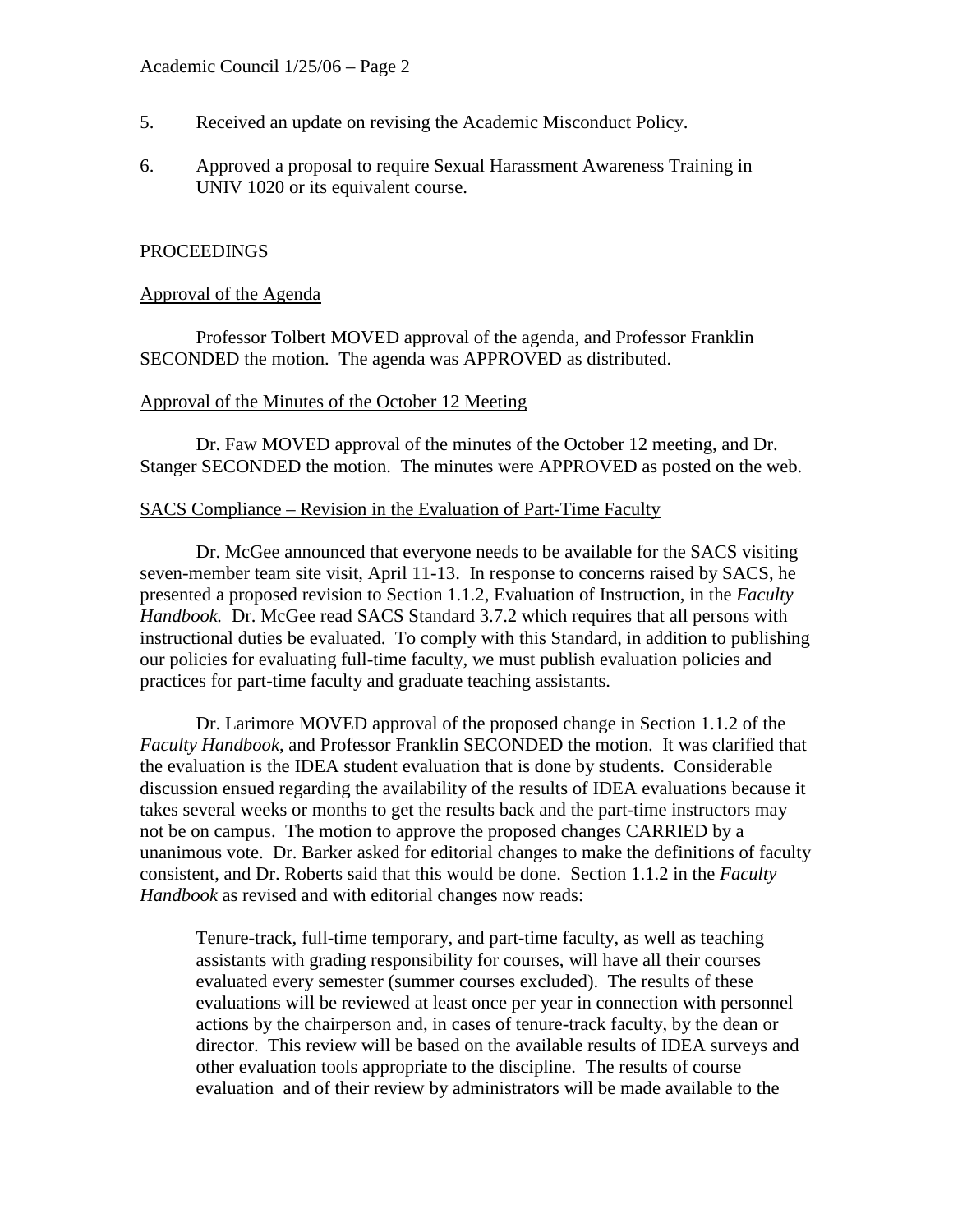instructor and placed in his or her file, and may be used to inform decisions about professional development, improvement of instruction, and future teaching assignments.

The above change becomes effective with the 2006-07 academic year.

## Revision of the Procedures of the Graduate School Executive Committee

Dr. Paul Semmes, Chairperson of the Graduate School Executive Committee, said that because SACS requires that the curricula of all credit-bearing programs devolve from the faculty, a statement to this effect should appear in the Procedures of the Graduate School Executive Committee. He read the proposed three sentences to be added under Section II. Purpose and Scope. Dr. Faw MOVED approval of the revision, and Dr. Harris SECONDED the motion. For clarity, at the beginning of the second sentence, "Each unit or departmental faculty" was changed to "The faculty of each unit or department." The revision PASSED by a unanimous vote.

# Academic Council Recommendations on the Academic Misconduct Policy

Dr. Roberts presented an update on our Academic Misconduct Policy and said that various groups have been working since last summer to revise the Policy. He said there are two paths to the Policy. One path is to revise the procedures when a student challenges the charge of plagiarism, and the attempt here is to move the jurisdiction away from Student Affairs back to the faculty. The Deans Council last fall proposed a policy similar to the Grade Appeal Policy. Dr. Roberts said he met with the Deans Council this morning, and he said that Academic Council members should receive a revised copy of this proposal within the next few weeks.

Another aspect of the Policy is what we are going to do as an institution to instruct the student body about plagiarism. The Council discussed the issue at length and made many suggestions for educating students about plagiarism. Some of the ideas suggested are to: require a test similar to the Sexual Harassment Awareness Test; include information in introductory courses; establish a code of ethics; and encourage faculty to help students avoid plagiarism. It was pointed out that it might be helpful to seek ideas from other schools. Dr. Roberts asked the Council for suggestions about how to educate the students on plagiarism. Dr. Barker reminded the group that the problem is that TBR requires us to have an Academic Misconduct Policy, and he encouraged everyone to give Dr. Roberts input on this issue. Dr. Tony Baker volunteered to work on a definition of plagiarism.

## Sexual Harassment Awareness Training for Freshmen in UNIV 1020

Professor Tolbert said the question is whether or not to require all freshmen to take the beginning Sexual Harassment on-line tutorial and test. Professor Franklin MOVED that all freshmen successfully complete the Sexual Harassment Awareness test